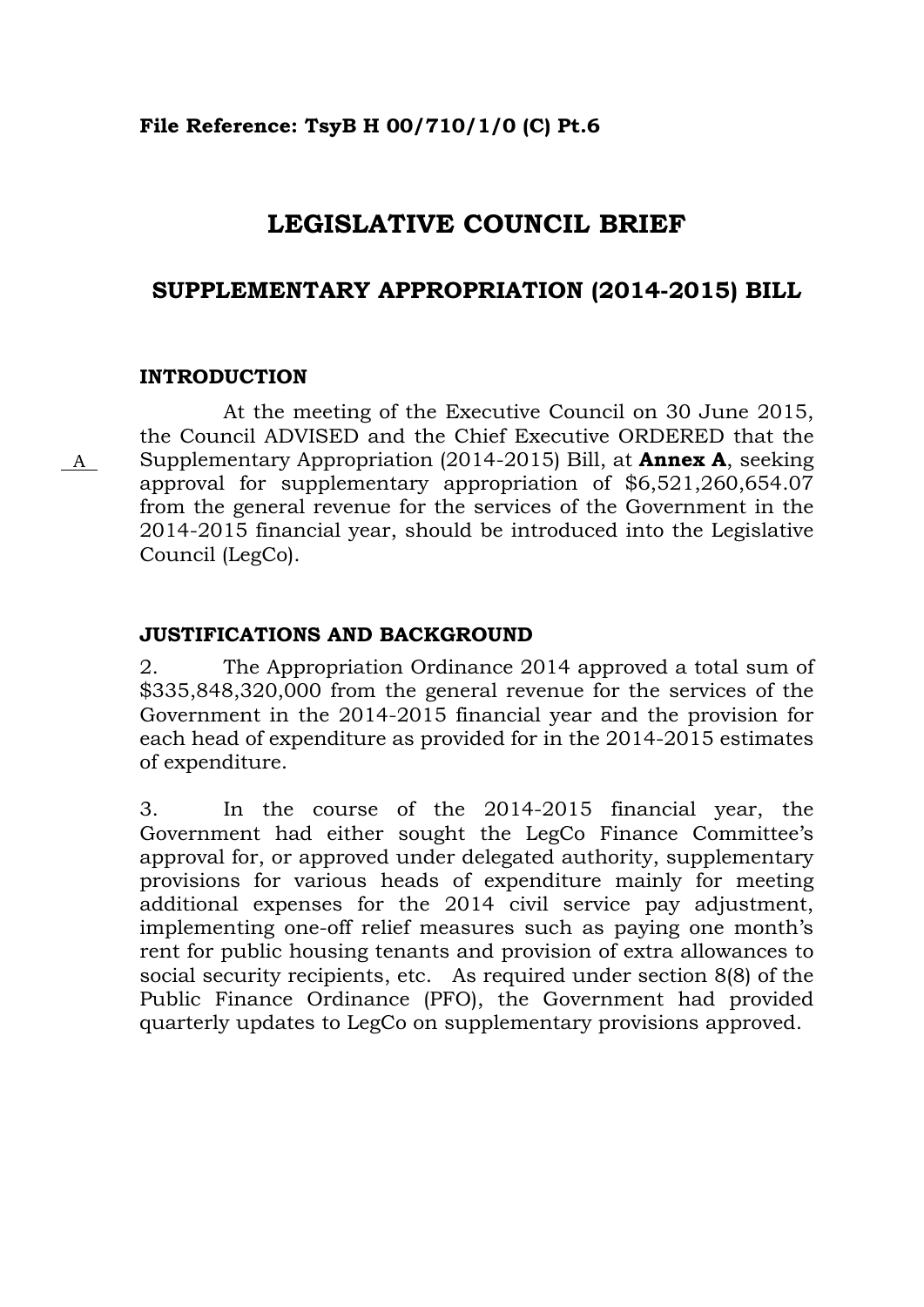4. The annual accounts for the 2014-2015 financial year have been finalised. In accordance with section 9<sup>\*</sup> of the PFO, we need to introduce a Supplementary Appropriation Bill into LegCo as soon as practicable. The purpose is to reconcile the differences between the sums originally appropriated for each head of expenditure under the General Revenue Account and the actual outturn if these sums are exceeded.

# **THE SUPPLEMENTARY APPROPRIATION (2014-2015) BILL (THE BILL)**

5. For 38 of the 83 heads of expenditure under the General Revenue Account, the outturn expenditure for the 2014-2015 financial year has exceeded the original appropriation by a total of \$6,521,260,654.07, as detailed in **Annex B**. Accordingly, the Bill provides for a supplementary appropriation of this amount over and above the sum appropriated by the Appropriation Ordinance 2014.

6. The legislative timetable will be as follows –

## **LEGISLATIVE TIMETABLE**

| Publication in the Gazette                                                   | 3 July 2015    |
|------------------------------------------------------------------------------|----------------|
| First Reading and commencement of<br>Second Reading debate                   | 8 July 2015    |
| Resumption of Second Reading<br>debate, committee stage and Third<br>Reading | to be notified |

B

 $\overline{a}$ 

 **Note** Section 9 – "If at the close of account for any financial year it is found that expenditure charged to any head is in excess of the sum appropriated for that head by an Appropriation Ordinance, the excess shall be included in a Supplementary Appropriation Bill which shall be introduced into the Legislative Council as soon as practicable after the close of the financial year to which the excess expenditure relates."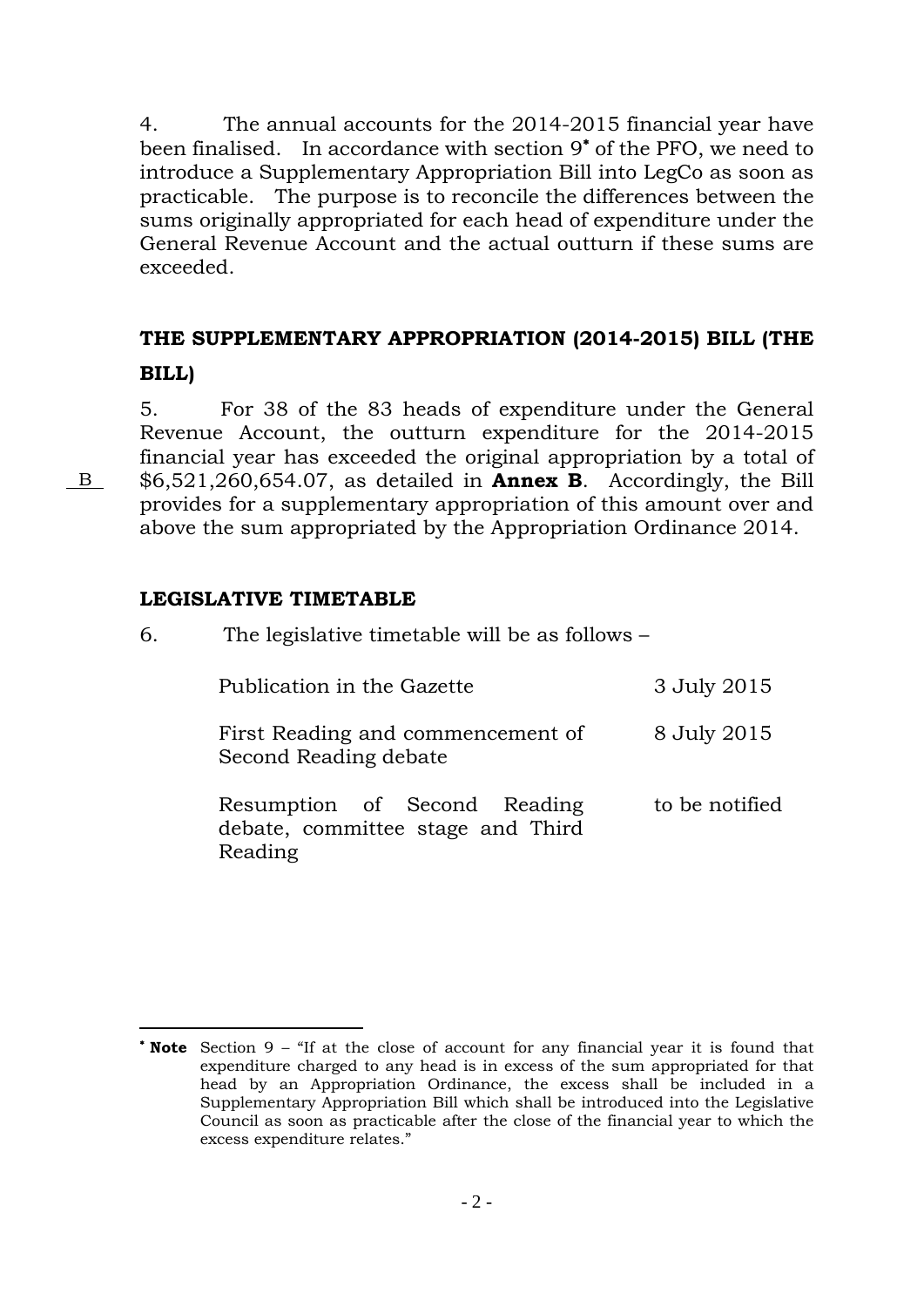## **IMPLICATIONS OF THE PROPOSAL**

7. The proposal does not have economic, financial, civil service, environmental, productivity, sustainability or family implications.

8. The proposal is in conformity with the Basic Law, including the provisions concerning human rights.

## **PUBLIC CONSULTATION**

9. The Bill is largely technical. Public consultation is considered not necessary.

## **PUBLICITY**

10. A spokesperson will be available to handle any enquiries.

## **ENQUIRIES**

11. Enquiries on this brief should be directed to Ms Susanna Cheung, Principal Assistant Secretary for Financial Services and the Treasury (Treasury)H, at 2810 3726.

Financial Services and the Treasury Bureau 30 June 2015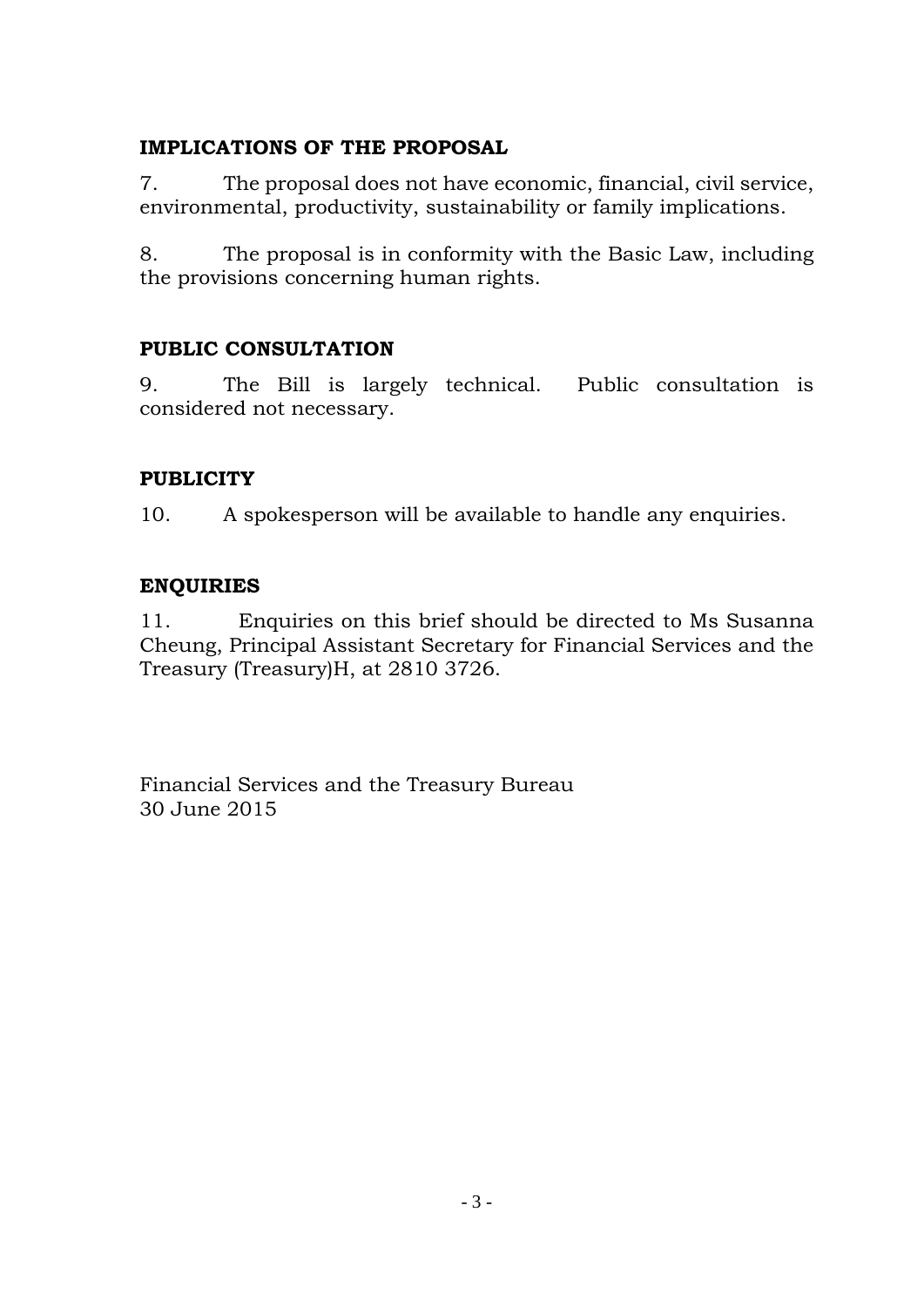A BILL

# To

Approve a supplementary appropriation to the services of the Government in the financial year that ended on 31 March 2015.

Enacted by the Legislative Council.

#### **1. Short title**

This Ordinance may be cited as the Supplementary Appropriation (2014–2015) Ordinance.

#### **2. Approval of appropriation**

The appropriation in the manner expressed in the Schedule of a sum of \$6,521,260,654.07 from the general revenue for the services of the Government in the financial year that ended on 31 March 2015 is approved.

2

#### **Schedule** [s. 2]

Supplementary Appropriation (2014-2015) Bill

| Number<br>of Vote | Head of Expenditure                                                           | Amount<br>of Vote<br>$\mathcal{S}$ |
|-------------------|-------------------------------------------------------------------------------|------------------------------------|
| 21                |                                                                               | 1,961,430.44                       |
| 23                |                                                                               | 963,284.28                         |
| 24                |                                                                               | 4,216,868.78                       |
| 25                | Architectural Services Department                                             | 24,928,840.49                      |
| 27                |                                                                               | 2,678,074.16                       |
| 28                |                                                                               | 13,516,134.81                      |
| 30                | Correctional Services Department                                              | 98,320,718.20                      |
| 31                | Customs and Excise Department                                                 | 85,934,288.70                      |
| 33                | Civil Engineering and Development                                             | 55,322,470.31                      |
| 47                | Government Secretariat: Office of the<br>Government Chief Information Officer | 4,573,058.64                       |
| 49                | Food and Environmental Hygiene                                                | 95,290,550.84                      |
| 53                | Government Secretariat: Home Affairs                                          | 15,670,189.92                      |
| 60                |                                                                               | 60,782,504.90                      |
| 62                |                                                                               | 1,051,612,321.14                   |
| 63                |                                                                               | 22,322,949.67                      |
| 70                |                                                                               | 134,893,832.05                     |
| 72                | <b>Independent Commission Against</b>                                         |                                    |
|                   |                                                                               | 24,054,549.27                      |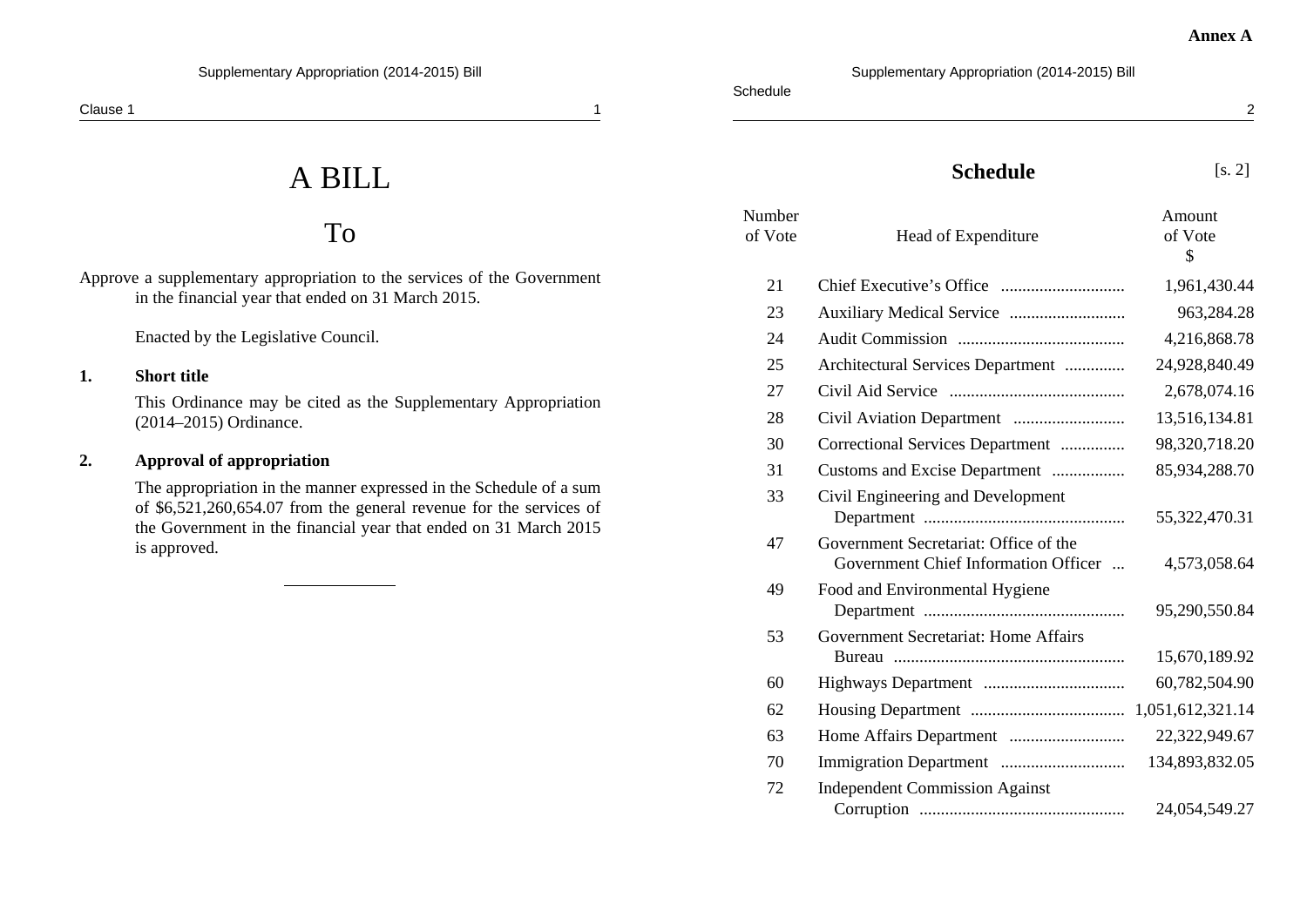#### Supplementary Appropriation (2014-2015) Bill

| Schedule          |                                                                                     | 3                       |
|-------------------|-------------------------------------------------------------------------------------|-------------------------|
| Number<br>of Vote | Head of Expenditure                                                                 | Amount<br>of Vote<br>\$ |
| 76                |                                                                                     | 26, 245, 255. 14        |
| 79                |                                                                                     | 981,433.53              |
| 91                |                                                                                     | 48,360,202.46           |
| 94                |                                                                                     | 15,931,375.37           |
| 95                | Leisure and Cultural Services                                                       | 135,330,214.23          |
| 100               |                                                                                     | 47,215,417.60           |
| 112               | Legislative Council Commission                                                      | 16,799,747.33           |
| 114               |                                                                                     | 4,355,000.00            |
| 116               |                                                                                     | 2,199,663.60            |
| 121               | Independent Police Complaints Council                                               | 1,283,510.00            |
| 122               |                                                                                     |                         |
| 136               | Public Service Commission Secretariat                                               | 665,784.95              |
| 140               | Government Secretariat: Food and Health                                             |                         |
| 147               | Government Secretariat: Financial Services<br>and the Treasury Bureau (The Treasury | 88,561,006.65           |
| 155               | Government Secretariat: Innovation and                                              | 7,028,608.85            |
| 156               | Government Secretariat: Education                                                   | 606, 363, 716. 26       |
| 168               |                                                                                     | 7,496,931.81            |
| 170               |                                                                                     | 233,474,535.98          |
| 174               | Joint Secretariat for the Advisory Bodies on                                        |                         |

#### Supplementary Appropriation (2014-2015) Bill

| Schedule          |                                         | 4                       |
|-------------------|-----------------------------------------|-------------------------|
| Number<br>of Vote | Head of Expenditure                     | Amount<br>of Vote<br>\$ |
|                   | Civil Service and Judicial Salaries and | 1,833,986.42            |
| 190               |                                         | 764,021,957.57          |
| 194               |                                         | 87, 522, 331. 46        |
|                   |                                         |                         |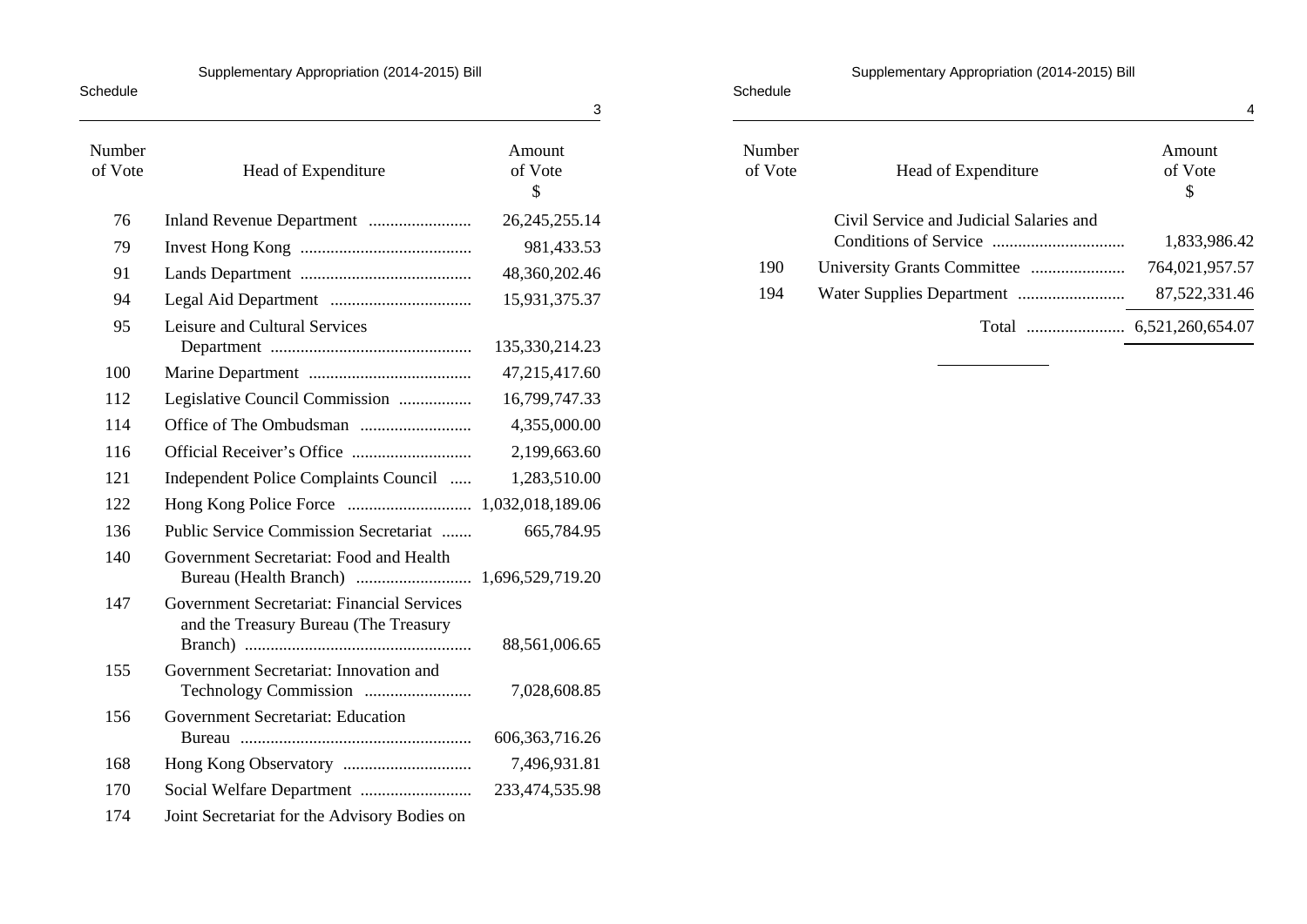#### **Explanatory Memorandum**

This Bill provides for the appropriation of \$6,521,260,654.07 for the financial year that ended on 31 March 2015 in addition to the sum appropriated by the Appropriation Ordinance 2014 (8 of 2014).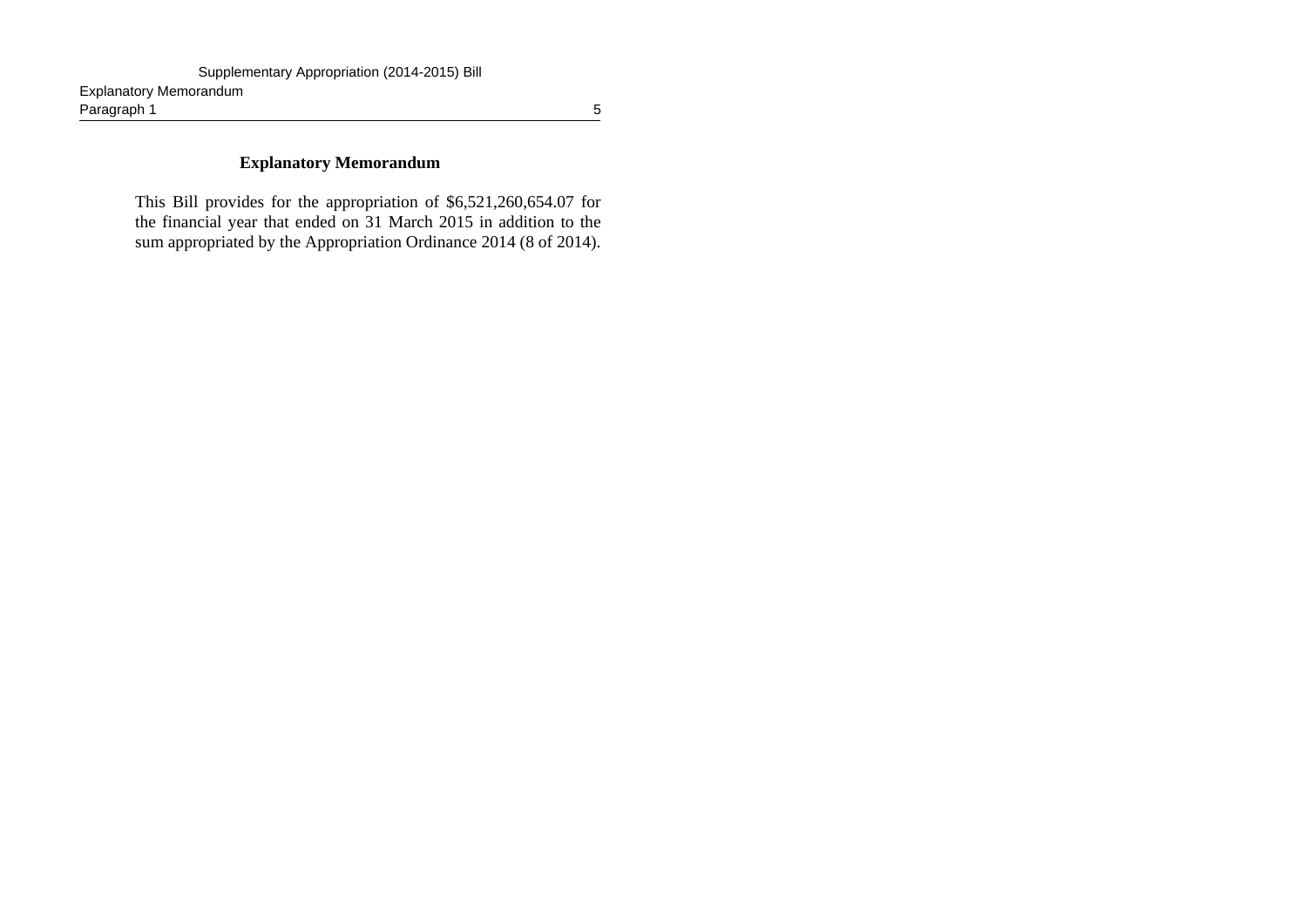# **Supplementary Appropriation (2014-2015) Bill**

|    | <b>Expenditure Head</b>                                | Original<br><b>Estimate</b> | <b>Actual</b><br><b>Expenditure</b> | <b>Supplementary</b><br>Appropriation | <b>Major Reasons</b>                                                                                         |
|----|--------------------------------------------------------|-----------------------------|-------------------------------------|---------------------------------------|--------------------------------------------------------------------------------------------------------------|
| 21 | <b>Chief Executive's Office</b>                        | 99,112,000                  | 101,073,430.44                      | 1,961,430.44                          |                                                                                                              |
| 23 | <b>Auxiliary Medical Service</b>                       | 80,590,000                  | 81,553,284.28                       | 963,284.28                            |                                                                                                              |
| 24 | <b>Audit Commission</b>                                | 144,428,000                 | 148, 644, 868. 78                   | 4,216,868.78                          | 2014 civil service pay adjustment                                                                            |
| 25 | <b>Architectural Services</b><br>Department            | 1,806,701,000               | 1,831,629,840.49                    | 24,928,840.49                         |                                                                                                              |
| 27 | Civil Aid Service                                      | 95,687,000.00               | 98, 365, 074. 16                    | 2,678,074.16                          | 2014<br>adjustment,<br>civil service pay<br>and<br>increased pay<br>and allowances for auxiliary<br>services |
| 28 | <b>Civil Aviation Department</b>                       | 862,098,000                 | 875,614,134.81                      | 13,516,134.81                         |                                                                                                              |
| 30 | <b>Correctional Services</b><br>Department             | 3,366,910,000               | 3,465,230,718.20                    | 98,320,718.20                         | 2014 civil service pay adjustment                                                                            |
| 31 | <b>Customs and Excise</b><br>Department                | 3,056,587,000               | 3, 142, 521, 288. 70                | 85,934,288.70                         |                                                                                                              |
| 33 | Civil Engineering and<br><b>Development Department</b> | 2,120,406,000               | 2,175,728,470.31                    | 55,322,470.31                         | 2014<br>civil<br>service<br>adjustment<br>pay<br>and<br>handling surplus public fill                         |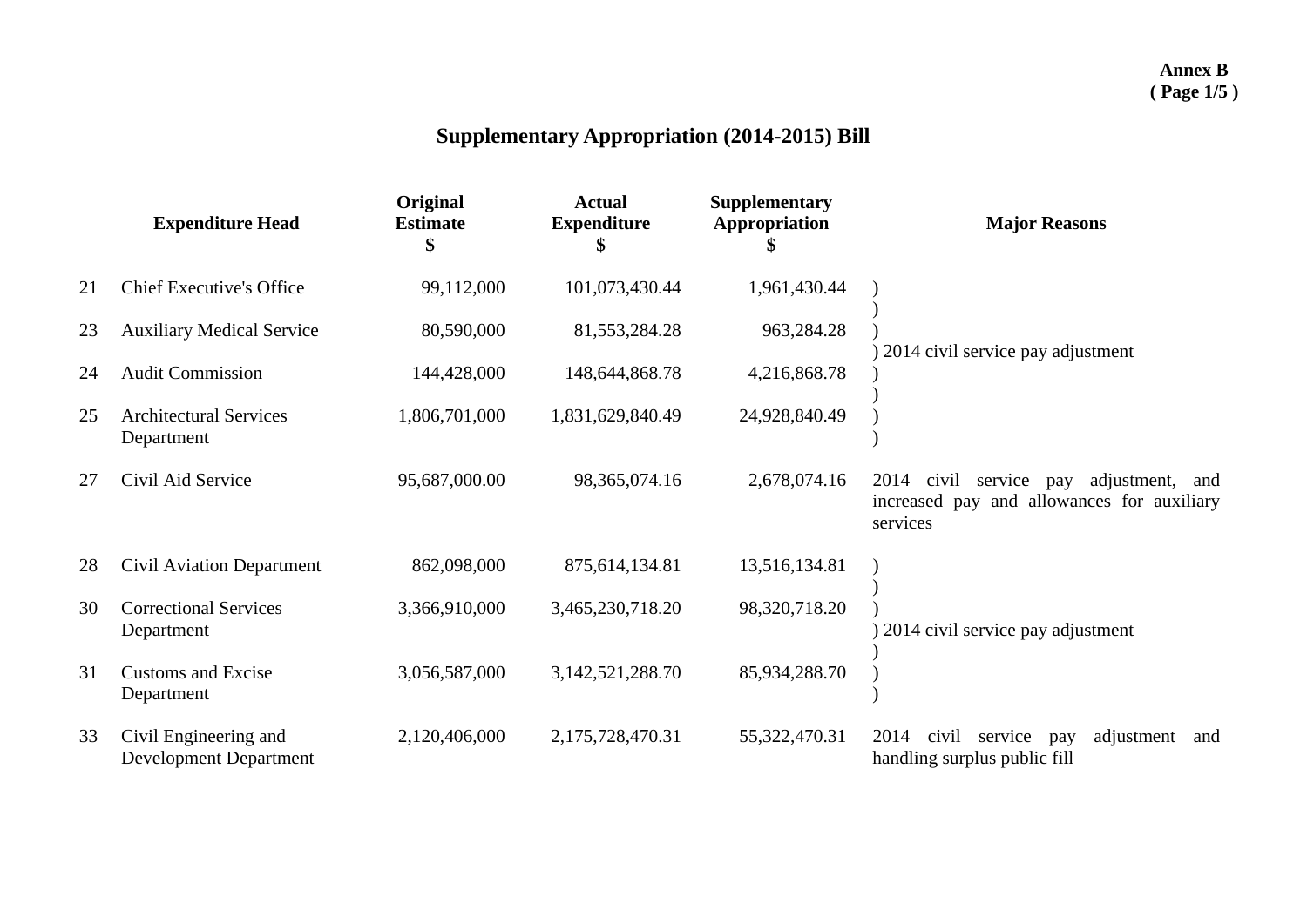|    | <b>Expenditure Head</b>                                                                        | Original<br><b>Estimate</b> | <b>Actual</b><br><b>Expenditure</b> | <b>Supplementary</b><br>Appropriation | <b>Major Reasons</b>                                                                                                                                                 |
|----|------------------------------------------------------------------------------------------------|-----------------------------|-------------------------------------|---------------------------------------|----------------------------------------------------------------------------------------------------------------------------------------------------------------------|
| 47 | <b>Government Secretariat:</b><br>Office of the Government<br><b>Chief Information Officer</b> | 690,227,000                 | 694,800,058.64                      | 4,573,058.64                          |                                                                                                                                                                      |
| 49 | Food and Environmental<br><b>Hygiene Department</b>                                            | 5,667,222,000               | 5,762,512,550.84                    | 95,290,550.84                         | 2014 civil service pay adjustment                                                                                                                                    |
| 53 | <b>Government Secretariat:</b><br>Home Affairs Bureau                                          | 1,546,324,000               | 1,561,994,189.92                    | 15,670,189.92                         |                                                                                                                                                                      |
| 60 | <b>Highways Department</b>                                                                     | 2,549,814,000               | 2,610,596,504.90                    | 60,782,504.90                         | 2014 civil service pay adjustment, highways<br>maintenance and electricity for public lighting                                                                       |
| 62 | <b>Housing Department</b>                                                                      | 261,054,000                 | 1,312,666,321.14                    | 1,051,612,321.14                      | month's<br>One<br>for<br>rent<br>payments<br>tenants/licencees living in the rental units of<br>the Hong Kong Housing Authority and the<br>Hong Kong Housing Society |
| 63 | Home Affairs Department                                                                        | 2,183,530,000               | 2,205,852,949.67                    | 22,322,949.67                         |                                                                                                                                                                      |
| 70 | <b>Immigration Department</b>                                                                  | 3,694,051,000               | 3,828,944,832.05                    | 134,893,832.05                        | 2014 civil service pay adjustment                                                                                                                                    |
| 72 | <b>Independent Commission</b><br><b>Against Corruption</b>                                     | 937,127,000                 | 961, 181, 549. 27                   | 24,054,549.27                         |                                                                                                                                                                      |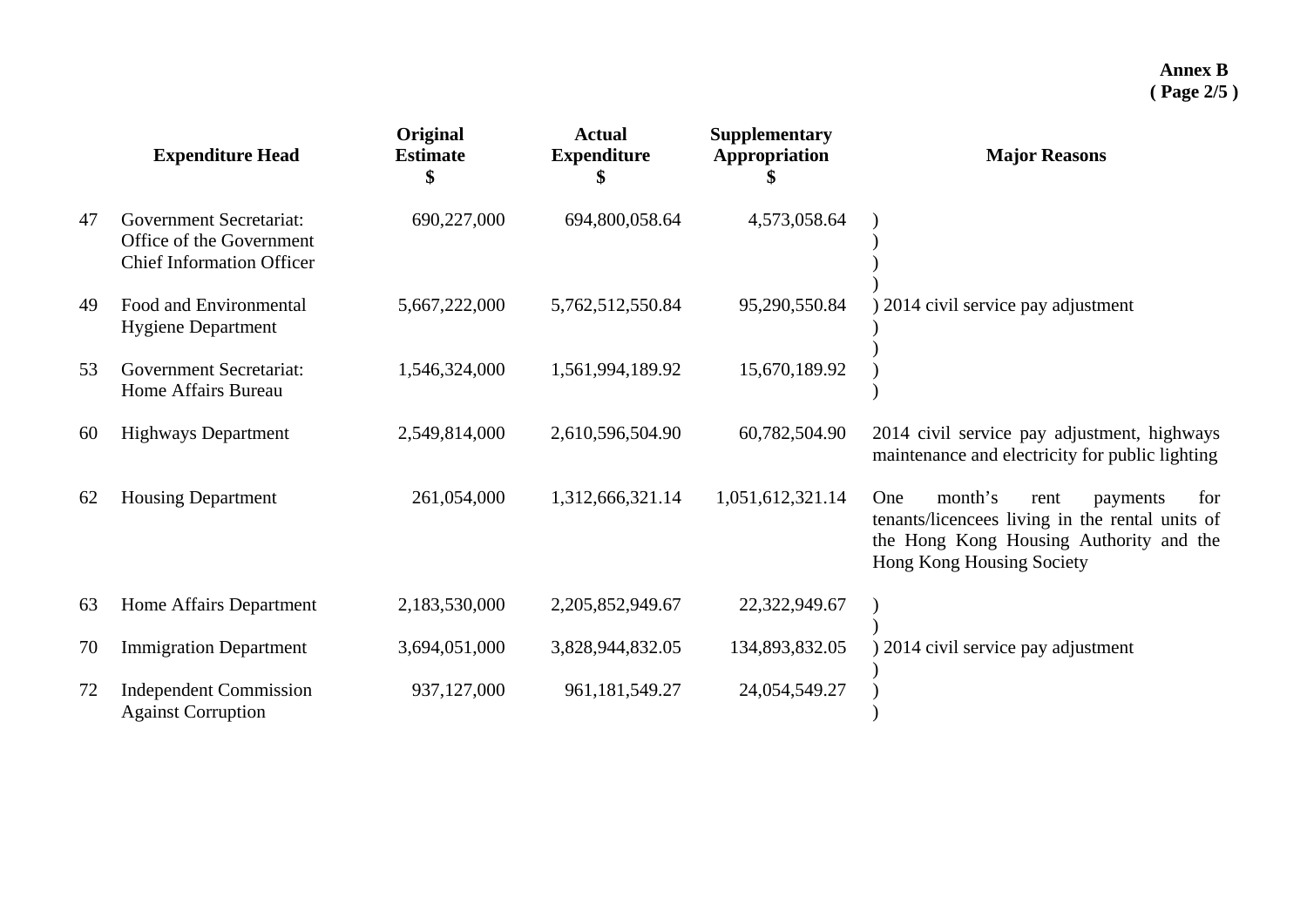|     | <b>Expenditure Head</b>                     | Original<br><b>Estimate</b><br>\$ | <b>Actual</b><br><b>Expenditure</b><br>\$ | <b>Supplementary</b><br>Appropriation | <b>Major Reasons</b>                                                                                                                                                                                                                                                 |
|-----|---------------------------------------------|-----------------------------------|-------------------------------------------|---------------------------------------|----------------------------------------------------------------------------------------------------------------------------------------------------------------------------------------------------------------------------------------------------------------------|
| 76  | <b>Inland Revenue Department</b>            | 1,389,503,000                     | 1,415,748,255.14                          | 26, 245, 255. 14                      |                                                                                                                                                                                                                                                                      |
| 79  | <b>Invest Hong Kong</b>                     | 114,967,000                       | 115,948,433.53                            | 981,433.53                            | 2014 civil service pay adjustment                                                                                                                                                                                                                                    |
| 91  | <b>Lands Department</b>                     | 2,162,090,000                     | 2,210,450,202.46                          | 48,360,202.46                         |                                                                                                                                                                                                                                                                      |
| 94  | Legal Aid Department                        | 833,151,000                       | 849,082,375.37                            | 15,931,375.37                         | 2014 civil service pay adjustment and legal<br>aid costs                                                                                                                                                                                                             |
| 95  | Leisure and Cultural Services<br>Department | 6,889,307,000                     | 7,024,637,214.23                          | 135,330,214.23                        | 2014 civil service pay adjustment                                                                                                                                                                                                                                    |
| 100 | <b>Marine Department</b>                    | 1,156,473,000                     | 1,203,688,417.60                          | 47,215,417.60                         | 2014 civil service pay adjustment, additional<br>cash flow requirement of a commitment item<br>"Salvage, removal and disposal of Sunken<br>River Trade Vessel",<br>$Wreck -$<br>and<br>procurement/replacement of equipment and<br>maintenance of Government vessels |
| 112 | Legislative Council<br>Commission           | 717,691,000                       | 734,490,747.33                            | 16,799,747.33                         | 2014 pay adjustment and remuneration and<br>for<br>reimbursements<br>Members<br>of<br>the<br>Legislative Council                                                                                                                                                     |
| 114 | Office of The Ombudsman                     | 102,816,000                       | 107,171,000.00                            | 4,355,000.00                          | 2014 pay adjustment                                                                                                                                                                                                                                                  |
| 116 | <b>Official Receiver's Office</b>           | 147,624,000                       | 149,823,663.60                            | 2,199,663.60                          | 2014 civil service pay adjustment                                                                                                                                                                                                                                    |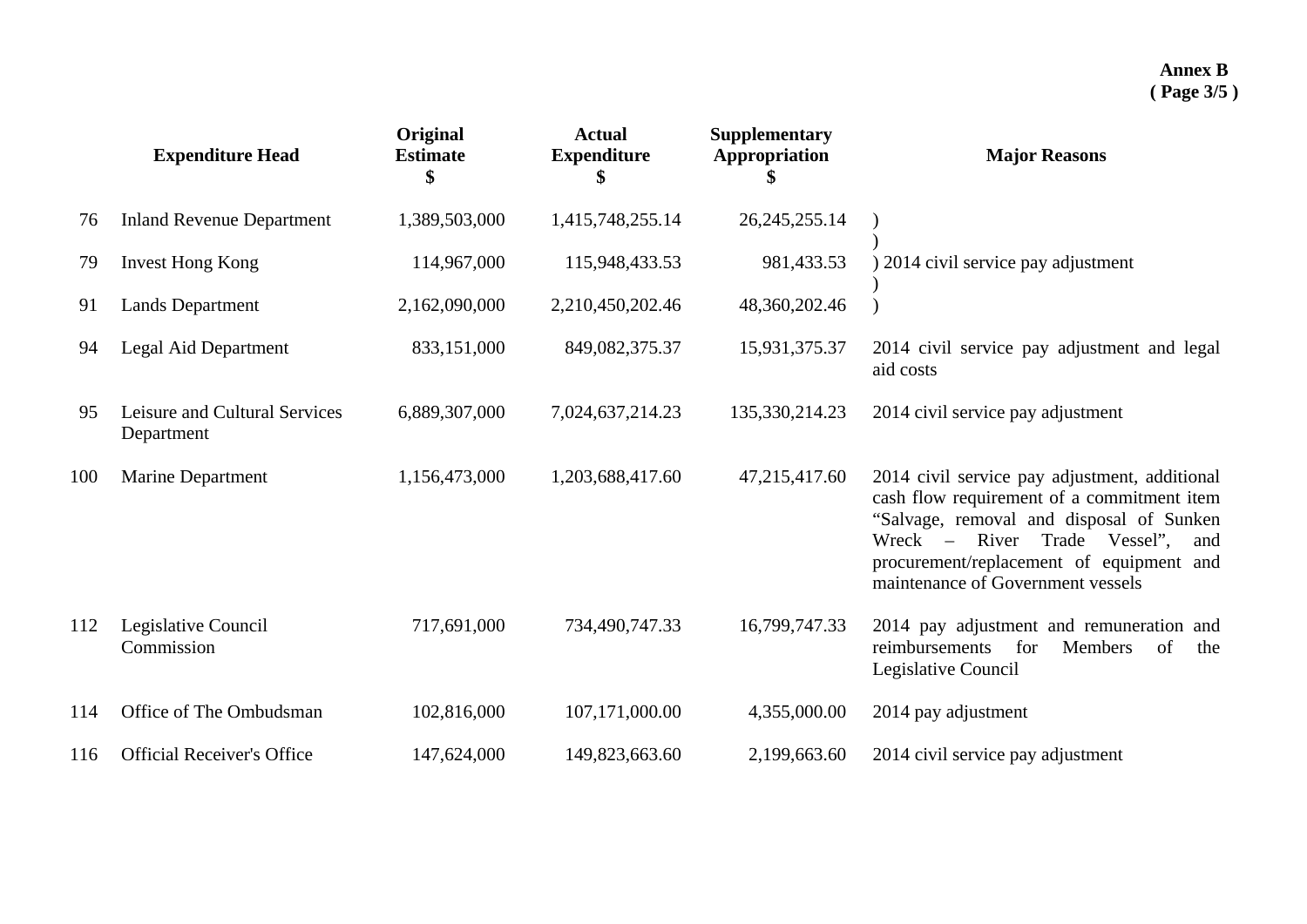|     | <b>Expenditure Head</b>                                                                                         | Original<br><b>Estimate</b><br>\$ | <b>Actual</b><br><b>Expenditure</b><br>\$ | <b>Supplementary</b><br>Appropriation | <b>Major Reasons</b>                                                                                                                                             |
|-----|-----------------------------------------------------------------------------------------------------------------|-----------------------------------|-------------------------------------------|---------------------------------------|------------------------------------------------------------------------------------------------------------------------------------------------------------------|
| 121 | <b>Independent Police</b><br><b>Complaints Council</b>                                                          | 55,988,000                        | 57,271,510.00                             | 1,283,510.00                          | 2014 pay adjustment                                                                                                                                              |
| 122 | Hong Kong Police Force                                                                                          | 15,515,188,000                    | 16,547,206,189.06                         | 1,032,018,189.06                      | 2014 civil service pay adjustment, overtime<br>and job-related allowances, as well as<br>enhancing the auxiliary force policing support                          |
| 136 | <b>Public Service Commission</b><br>Secretariat                                                                 | 20,782,000                        | 21,447,784.95                             | 665,784.95                            | 2014 civil service pay adjustment                                                                                                                                |
| 140 | Government Secretariat: Food<br>and Health Bureau (Health<br>Branch)                                            | 48,507,848,000                    | 50, 204, 377, 719. 20                     | 1,696,529,719.20                      |                                                                                                                                                                  |
| 147 | <b>Government Secretariat:</b><br>Financial Services and the<br><b>Treasury Bureau</b><br>(The Treasury Branch) | 1,883,242,000                     | 1,971,803,006.65                          | 88,561,006.65                         | 2014<br>civil service<br>adjustment<br>pay<br>and<br>electricity charges subsidy scheme                                                                          |
| 155 | <b>Government Secretariat:</b><br>Innovation and Technology<br>Commission                                       | 587,163,000                       | 594,191,608.85                            | 7,028,608.85                          | 2014<br>civil<br>service<br>adjustment<br>pay<br>and<br>cash flow<br>additional<br>requirements<br>for<br>replacement and procurement of laboratory<br>equipment |
| 156 | <b>Government Secretariat:</b><br><b>Education Bureau</b>                                                       | 47,369,464,000                    | 47,975,827,716.26                         | 606, 363, 716. 26                     | 2014 civil service pay adjustment                                                                                                                                |